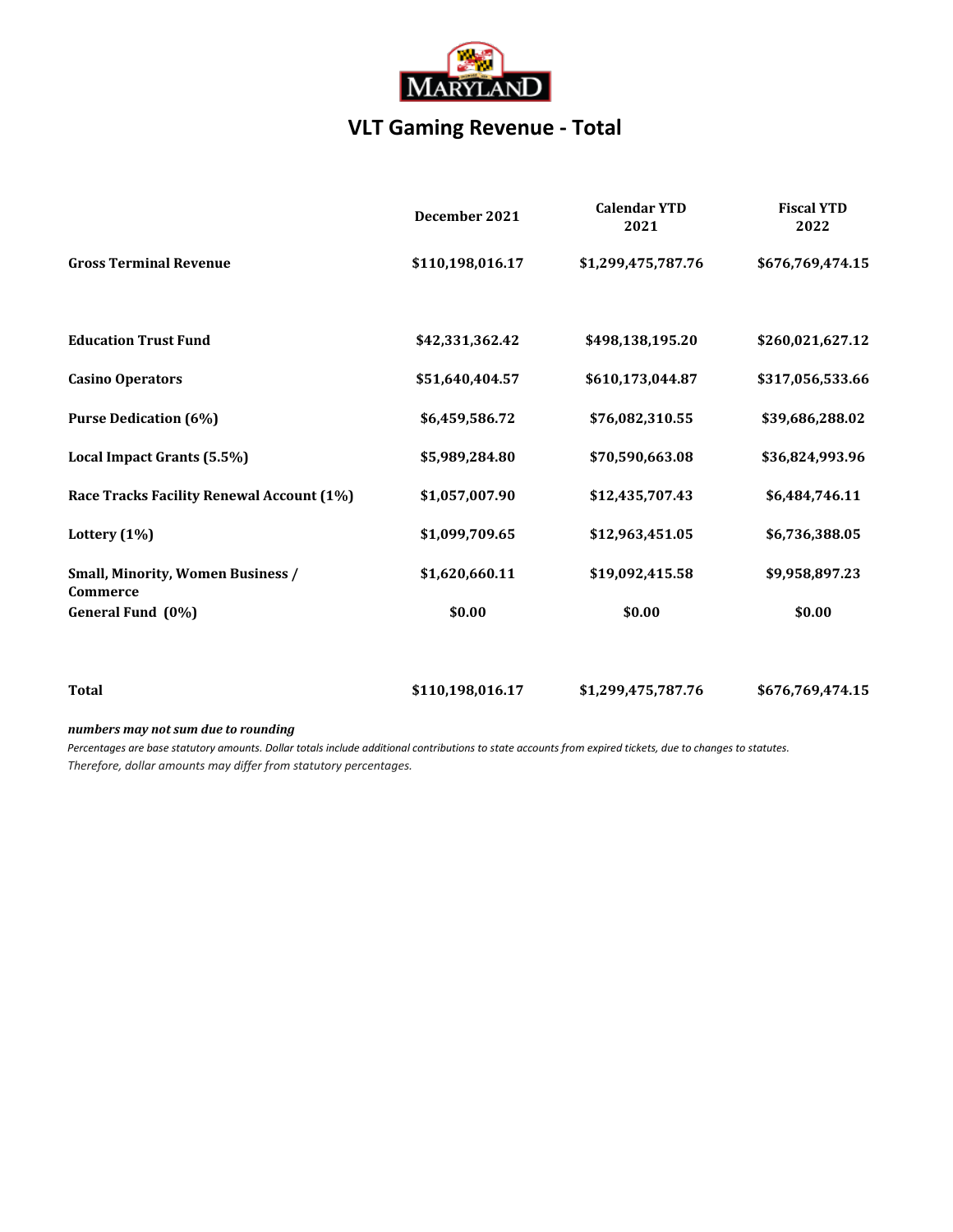

### **Table Game Revenue - Total**

|                                                   | December 2021   | <b>Calendar YTD</b><br>2021 | <b>Fiscal YTD</b><br>2022 |
|---------------------------------------------------|-----------------|-----------------------------|---------------------------|
| <b>Gross Terminal Revenue</b>                     | \$62,703,486.19 | \$622,910,603.99            | \$325,467,417.41          |
| <b>Non-Banked Games</b>                           | \$3,522,530.00  | \$40,211,318.00             | \$20,978,013.00           |
| <b>Banked Games</b>                               | \$59,180,956.19 | \$582,699,285.99            | \$304,489,404.41          |
| Total                                             | \$62,703,486.19 | \$622,910,603.99            | \$325,467,417.41          |
| Education Trust Fund (20%) after 12/8/16<br>(15%) | \$9,405,522.93  | \$93,436,590.67             | \$48,820,112.63           |
| Local Jurisdictions (5%)                          | \$3,135,174.31  | \$31,145,530.12             | \$16,273,370.84           |
| Casino (80%)                                      | \$50,162,788.95 | \$498,328,483.20            | \$260,373,933.94          |
| <b>Total</b>                                      | \$62,703,486.19 | \$622,910,603.99            | \$325,467,417.41          |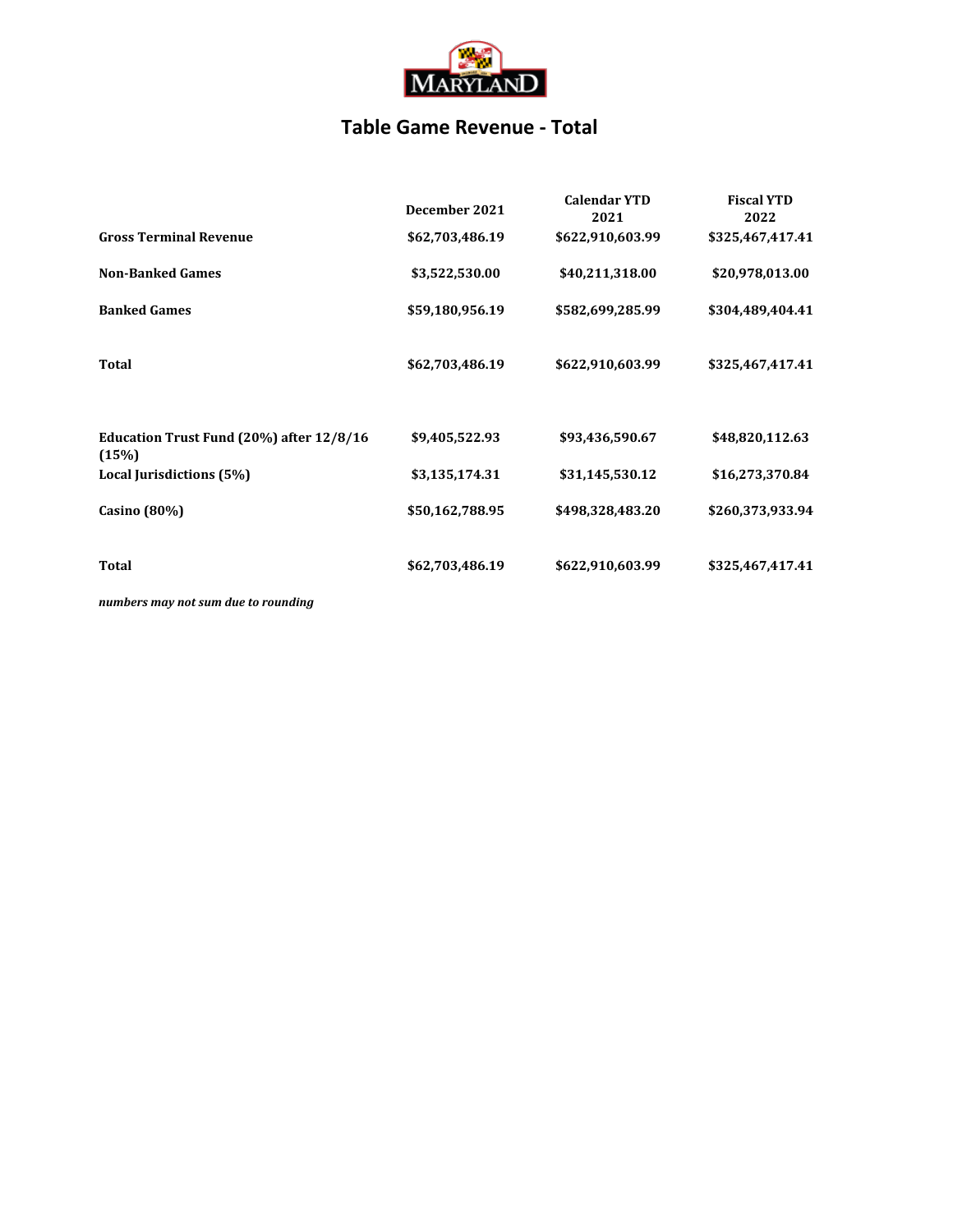

## **VLT Gaming Revenue - MGM National Harbor**

|                                                                            | December 2021   | <b>Calendar YTD</b><br>2021 | <b>Fiscal YTD</b><br>2022 |
|----------------------------------------------------------------------------|-----------------|-----------------------------|---------------------------|
| <b>Gross Terminal Revenue</b>                                              | \$40,681,551.86 | \$448,989,515.88            | \$241,807,634.85          |
| <b>Education Trust Fund (42.5%)</b><br>before7/1/2020 after (41%)          | \$16,699,175.44 | \$184,505,301.68            | \$99,560,730.46           |
| <b>MGM National Harbor 44%</b>                                             | \$17,875,417.33 | \$197,035,319.16            | \$105,875,291.51          |
| <b>Purse Dedication (6%)</b>                                               | \$2,443,117.24  | \$26,986,649.87             | \$14,555,737.00           |
| Local Impact Grants (5.5%)                                                 | \$2,239,709.49  | \$24,741,702.24             | \$13,346,698.78           |
| <b>Race Tracks Facility Renewal Account</b><br>(1%)                        | \$407,093.54    | \$4,495,805.03              | \$2,423,986.22            |
| Lottery $(1%)$                                                             | \$406,259.51    | \$4,478,075.43              | \$2,406,256.62            |
| <b>Small, Minority, Women Business /</b><br>Commerce after 7/1/2020 (1.5%) | \$610,779.31    | \$6,746,662.47              | \$3,638,934.26            |
| General Fund (0%)                                                          | \$0.00          | \$0.00                      | \$0.00                    |
|                                                                            |                 |                             |                           |
| <b>Total</b>                                                               | \$40,681,551.86 | \$448,989,515.88            | \$241,807,634.85          |

### *numbers may not sum due to rounding*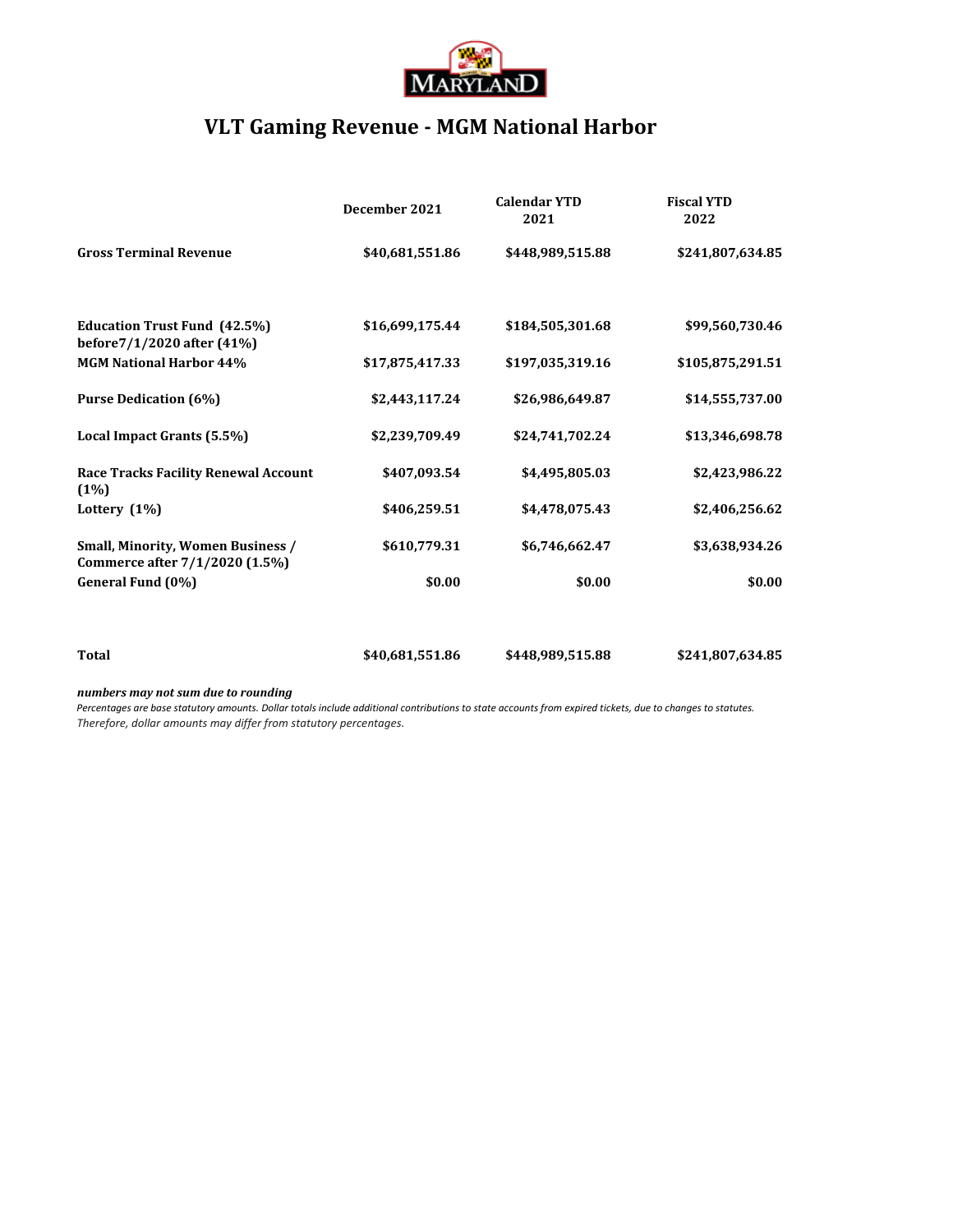

## **VLT Gaming Revenue - Live! Casino & Hotel**

|                                                                   | December 2021   | <b>Calendar YTD</b><br>2021 | <b>Fiscal YTD</b><br>2022 |
|-------------------------------------------------------------------|-----------------|-----------------------------|---------------------------|
| <b>Gross Terminal Revenue</b>                                     | \$41,902,360.64 | \$486,933,384.60            | \$251,366,785.28          |
|                                                                   |                 |                             |                           |
| <b>Education Trust Fund (37.5%)</b><br>before7/1/2020 after (36%) | \$15,131,289.53 | \$175,845,809.84            | \$91,041,834.09           |
| Live! Casino & Hotel (49%)                                        | \$20,475,970.41 | \$237,932,178.78            | \$122,504,545.07          |
| <b>Purse Dedication (6%)</b>                                      | \$2,518,728.27  | \$29,270,303.44             | \$15,136,307.48           |
| Local Impact Grants (5.5%)                                        | \$2,309,216.47  | \$26,835,636.54             | \$13,879,473.58           |
| <b>Race Tracks Facility Renewal</b><br>Account (1%)               | \$419,596.94    | \$4,876,121.38              | \$2,520,455.40            |
| Lottery $(1%)$                                                    | \$417,876.95    | \$4,855,758.75              | \$2,500,092.79            |
| <b>Small, Minority, Women</b><br><b>Business / Commerce after</b> | \$629,682.07    | \$7,317,575.87              | \$3,784,076.87            |
| General Fund (0%)                                                 | \$0.00          | \$0.00                      | \$0.00                    |
|                                                                   |                 |                             |                           |
| Total                                                             | \$41,902,360.64 | \$486,933,384.60            | \$251,366,785.28          |

#### *numbers may not sum due to rounding*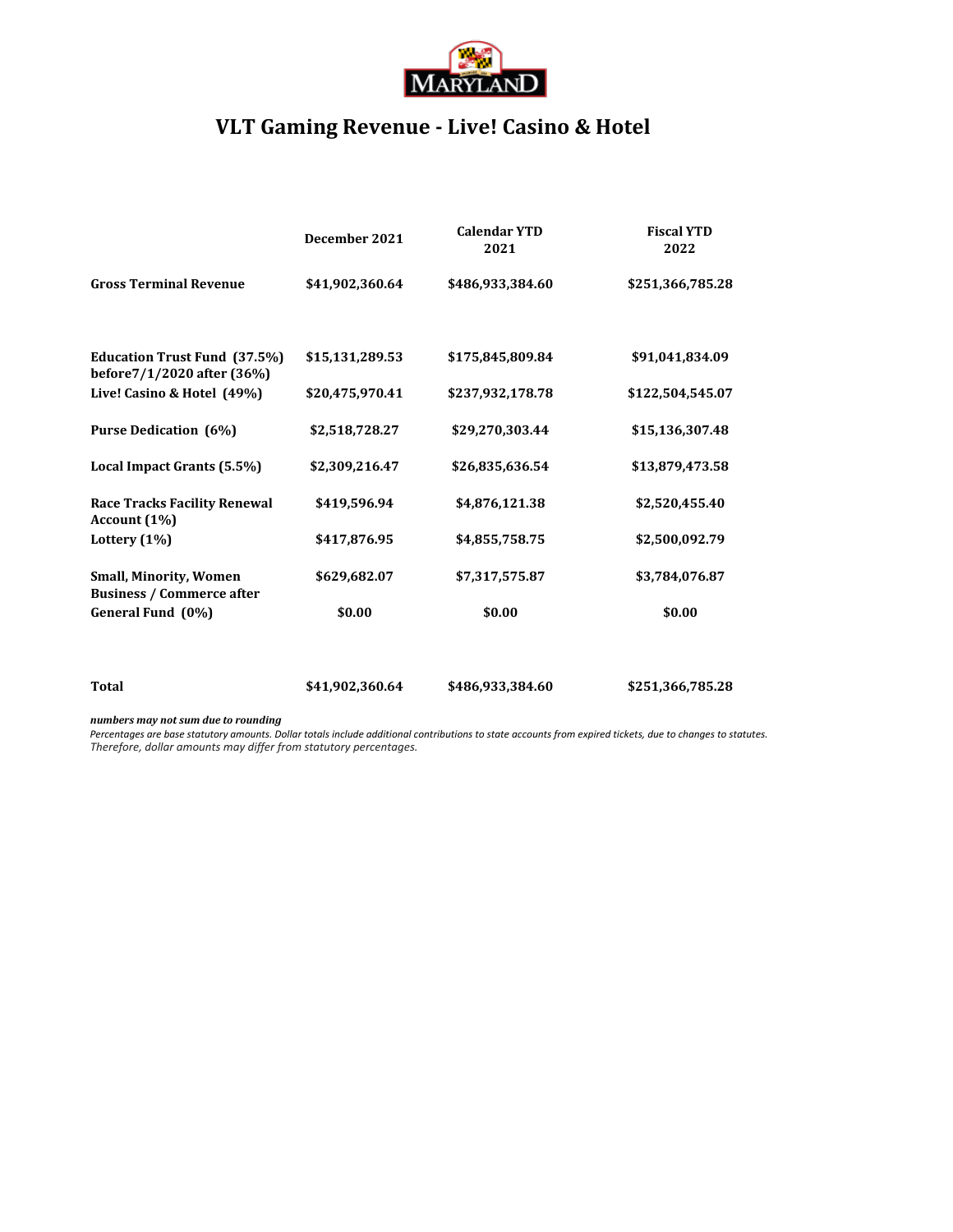

# **VLT Gaming Revenue - Horseshoe**

|                                                                            | December 2021   | <b>Calendar YTD</b><br>2021 | <b>Fiscal YTD</b><br>2022 |
|----------------------------------------------------------------------------|-----------------|-----------------------------|---------------------------|
| <b>Gross Terminal Revenue</b>                                              | \$10,842,222.11 | \$141,672,420.36            | \$69,379,139.37           |
| <b>Education Trust Fund (40.5%)</b><br>before7/1/2020 after (39%)          | \$4,242,090.38  | \$55,352,570.49             | \$27,158,190.90           |
| <b>Horshoe Casino 46%</b>                                                  | \$4,970,710.36  | \$65,046,246.24             | \$31,791,336.95           |
| <b>Purse Dedication (6%)</b>                                               | \$651,986.53    | \$8,511,046.72              | \$4,173,449.86            |
| Local Impact Grants (5.5%)                                                 | \$597,775.42    | \$7,802,684.60              | \$3,826,554.16            |
| <b>Race Tracks Facility Renewal Account</b><br>(1%)                        | \$108,603.87    | \$1,418,061.89              | \$695,129.09              |
| Lottery $(1%)$                                                             | \$108,058.92    | \$1,414,048.75              | \$691,115.96              |
| <b>Small, Minority, Women Business /</b><br>Commerce after 7/1/2020 (1.5%) | \$162,996.63    | \$2,127,761.67              | \$1,043,362.45            |
| General Fund (0%)                                                          | \$0.00          | \$0.00                      | \$0.00                    |
|                                                                            |                 |                             |                           |
| <b>Total</b>                                                               | \$10,842,222.11 | \$141,672,420.36            | \$69,379,139.37           |

### *numbers may not sum due to rounding*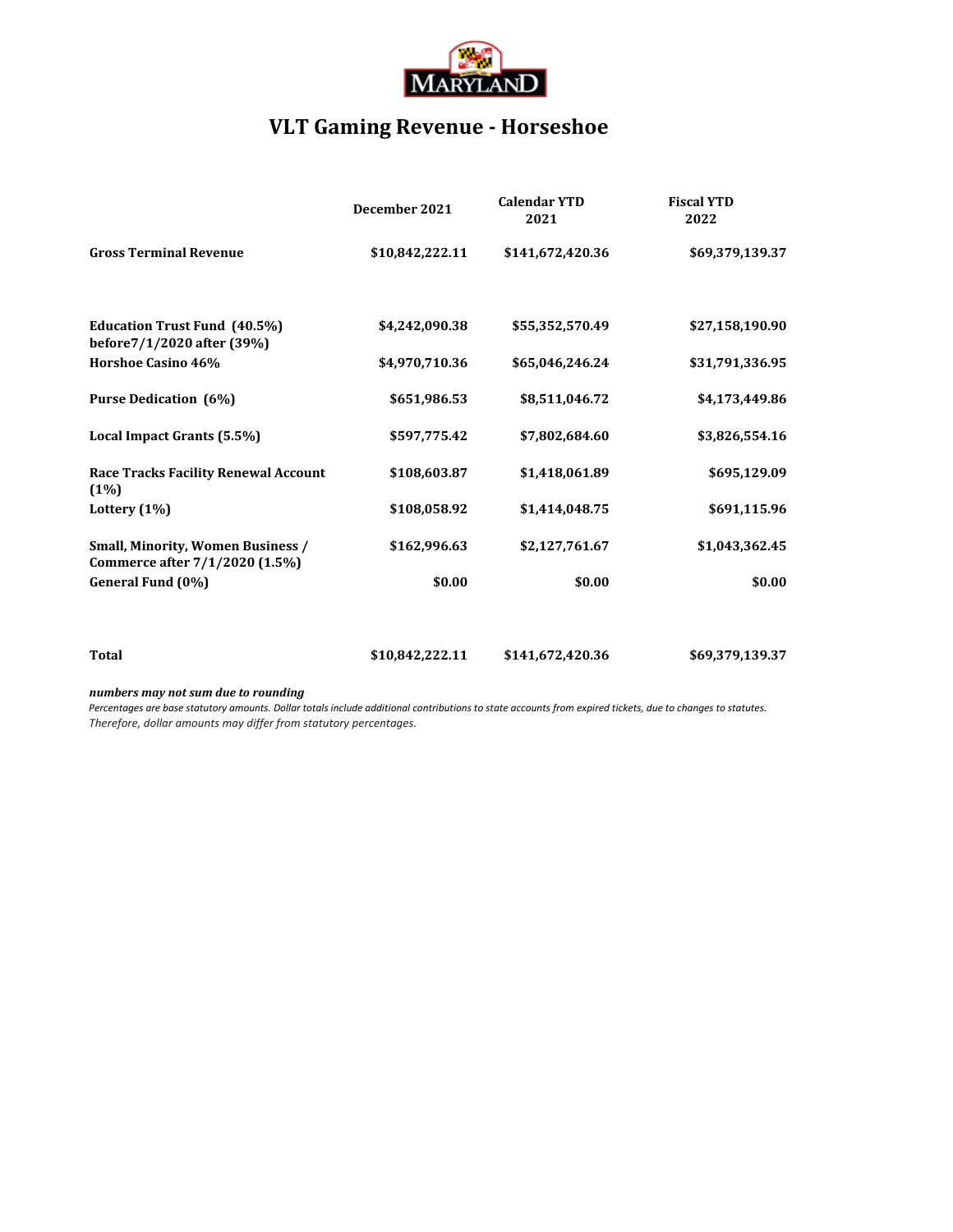

## **VLT Gaming Revenue - Hollywood Casino Perryville**

|                                                                   | December 2021  | <b>Calendar YTD</b><br>2021 | <b>Fiscal YTD</b><br>2022 |
|-------------------------------------------------------------------|----------------|-----------------------------|---------------------------|
| <b>Gross Terminal Revenue</b>                                     | \$6,311,781.86 | \$80,745,955.72             | \$39,881,778.56           |
| <b>Education Trust Fund</b><br>(47.5%) before 7/1/2020 after      | \$2,905,480.13 | \$37,177,318.31             | \$18,379,796.82           |
| Hollywood Casino (39%)                                            | \$2,458,960.21 | \$31,447,218.90             | \$15,510,189.77           |
| <b>Purse Dedication (6%)</b>                                      | \$378,977.14   | \$4,849,239.80              | \$2,397,389.16            |
| Local Impact Grants (5.5%)                                        | \$347,418.23   | \$4,445,510.02              | \$2,197,980.27            |
| <b>Race Tracks Facility Renewal</b><br>Account (1%)               | \$63,151.59    | \$808,019.86                | \$399,378.10              |
| Lottery $(1%)$                                                    | \$63,050.28    | \$806,338.88                | \$397,697.14              |
| <b>Small, Minority, Women</b><br><b>Business / Commerce after</b> | \$94,744.28    | \$1,212,309.95              | \$599,347.30              |
| General Fund (0%)                                                 | \$0.00         | \$0.00                      | \$0.00                    |
|                                                                   |                |                             |                           |
| <b>Total</b>                                                      | \$6,311,781.86 | \$80,745,955.72             | \$39,881,778.56           |

*numbers may not sum due to rounding*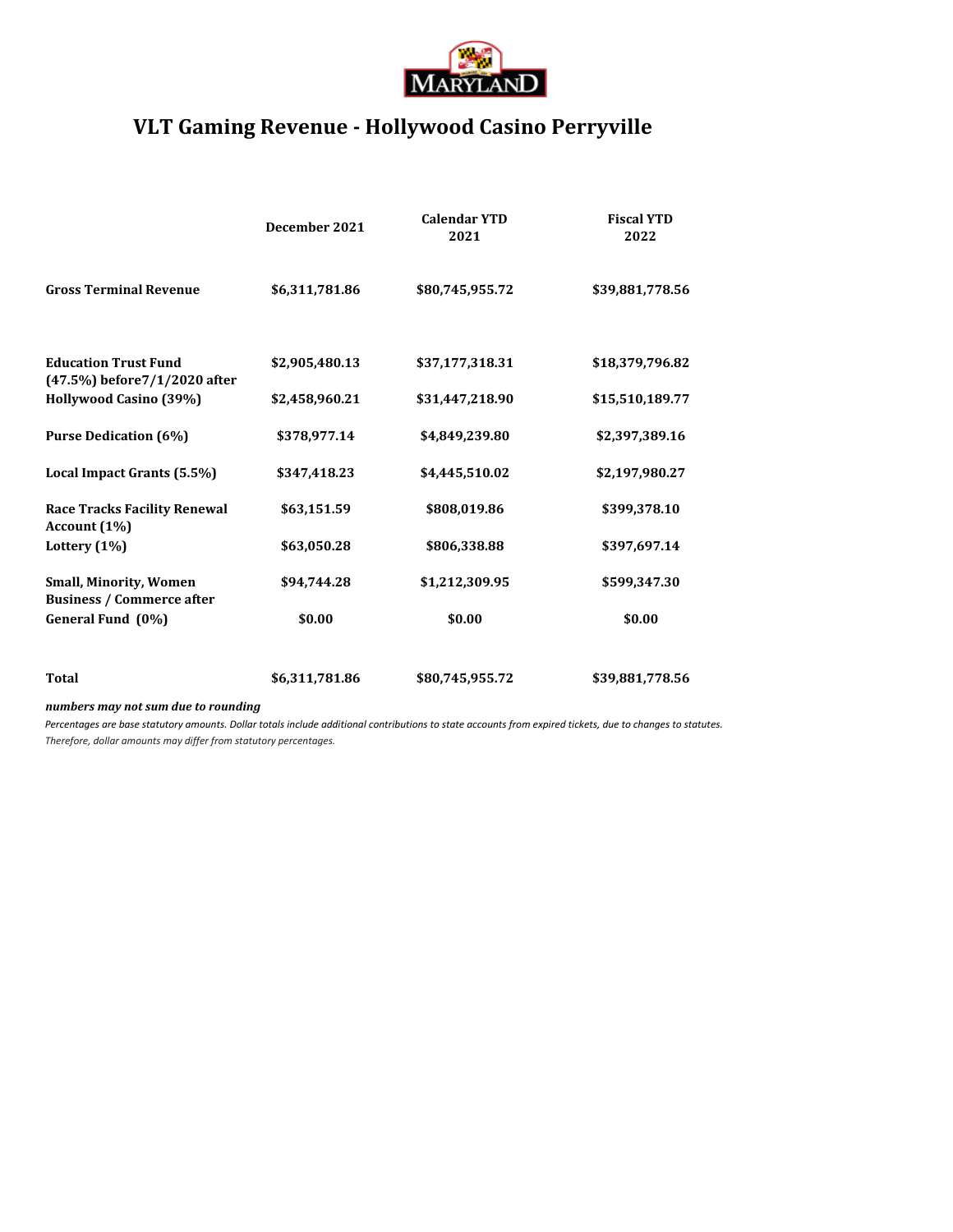

### **VLT Gaming Revenue - Ocean Downs Casino**

|                                                                            | December 2021  | <b>Calendar YTD</b><br>2021 | <b>Fiscal YTD</b><br>2022 |
|----------------------------------------------------------------------------|----------------|-----------------------------|---------------------------|
| <b>Gross Terminal Revenue</b>                                              | \$5,843,034.27 | \$83,576,752.15             | \$44,386,556.70           |
|                                                                            |                |                             |                           |
| <b>Education Trust Fund (33.5%)</b><br>before7/1/2020 after (32%)          | \$1,873,056.45 | \$26,799,824.53             | \$14,258,961.98           |
| Ocean Downs Casino (53%)                                                   | \$3,092,895.13 | \$44,229,858.90             | \$23,459,055.26           |
| <b>Purse Dedication (6%)</b>                                               | \$350,877.38   | \$5,019,572.68              | \$2,668,160.96            |
| Local Impact Grants (5.5%)                                                 | \$321,662.21   | \$4,601,688.93              | \$2,446,228.16            |
| <b>Race Tracks Facility Renewal Account</b><br>(1%)                        | \$58,467.26    | \$836,388.47                | \$444,486.50              |
| Lottery $(1%)$                                                             | \$58,356.50    | \$834,525.50                | \$442,623.62              |
| <b>Small, Minority, Women Business /</b><br>Commerce after 7/1/2020 (1.5%) | \$87,719.34    | \$1,254,893.14              | \$667,040.22              |
| General Fund (0%)                                                          | \$0.00         | \$0.00                      | \$0.00                    |
|                                                                            |                |                             |                           |
| Total                                                                      | \$5,843,034.27 | \$83,576,752.15             | \$44,386,556.70           |

### *numbers may not sum due to rounding*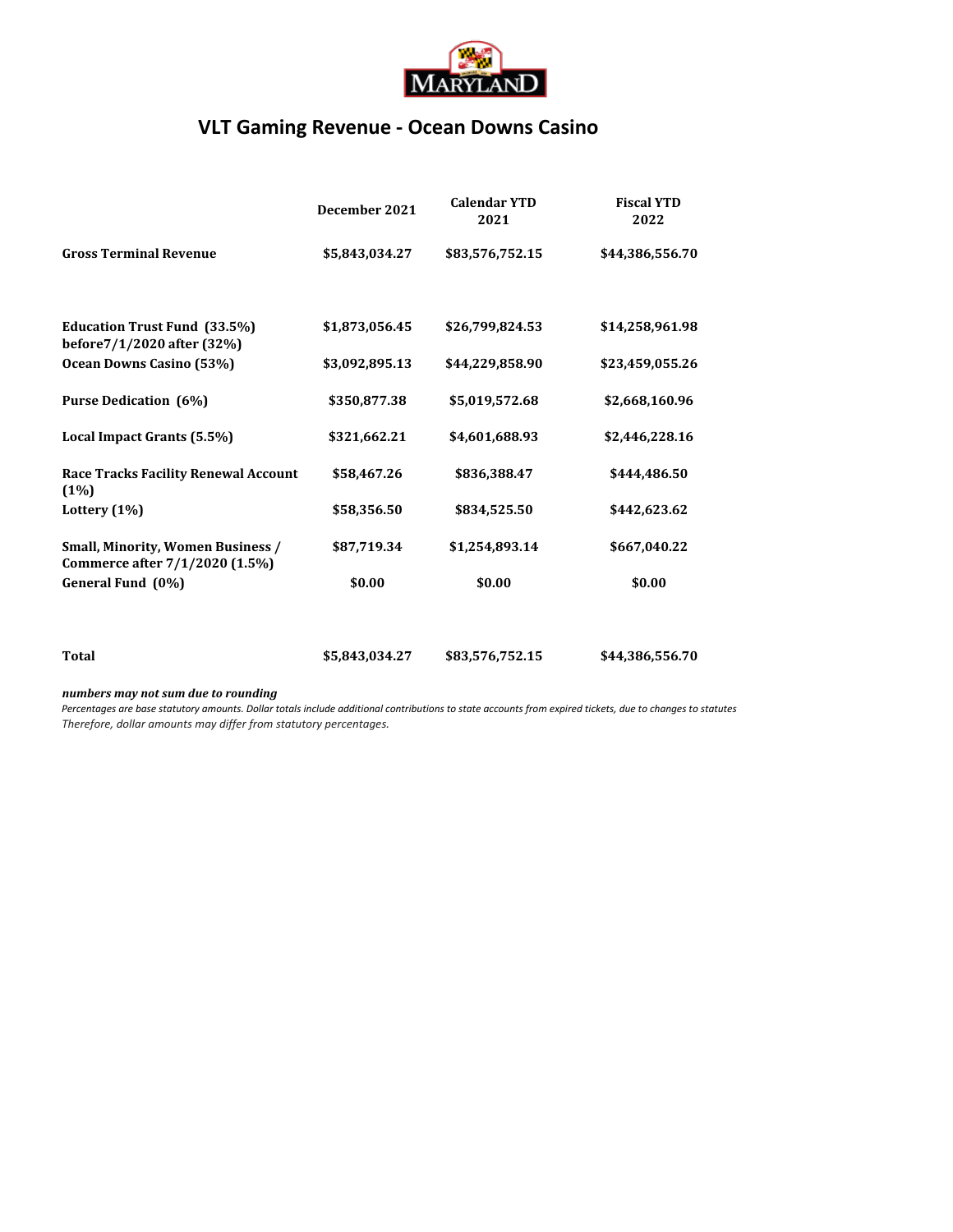

## **VLT Gaming Revenue - Rocky Gap Resort Casino**

|                                                                            | December 2021  | <b>Calendar YTD</b><br>2021 | <b>Fiscal YTD</b><br>2022 |
|----------------------------------------------------------------------------|----------------|-----------------------------|---------------------------|
| <b>Gross Terminal Revenue</b>                                              | \$4,617,065.43 | \$57,557,759.05             | \$29,947,579.39           |
| <b>Education Trust Fund (32.75%)</b><br>before7/1/2020 after (32%)         | \$1,480,270.49 | \$18,457,370.35             | \$9,622,112.87            |
| Rocky Gap Resort Casino (60%)                                              | \$2,766,451.13 | \$34,482,222.89             | \$17,916,115.10           |
| <b>Purse Dedication (2.5%)</b>                                             | \$115,900.16   | \$1,445,498.04              | \$755,243.56              |
| Local Impact Grants (3.75%)                                                | \$173,502.98   | \$2,163,440.75              | \$1,128,059.01            |
| Race Tracks Facility Renewal Account (1.5%<br>of expired tickets only)     | \$94.70        | \$1,310.80                  | \$1,310.80                |
| Lottery $(1\%)$                                                            | \$46,107.49    | \$574,703.74                | \$298,601.92              |
| <b>Small, Minority, Women Business /</b><br>Commerce after 7/1/2020 (.75%) | \$34,738.48    | \$433,212.48                | \$226,136.13              |
| General Fund (0%)                                                          | \$0.00         | \$0.00                      | \$0.00                    |
|                                                                            |                |                             |                           |
| <b>Total</b>                                                               | \$4,617,065.43 | \$57,557,759.05             | \$29,947,579.39           |
|                                                                            |                |                             |                           |

*numbers may not sum due to rounding*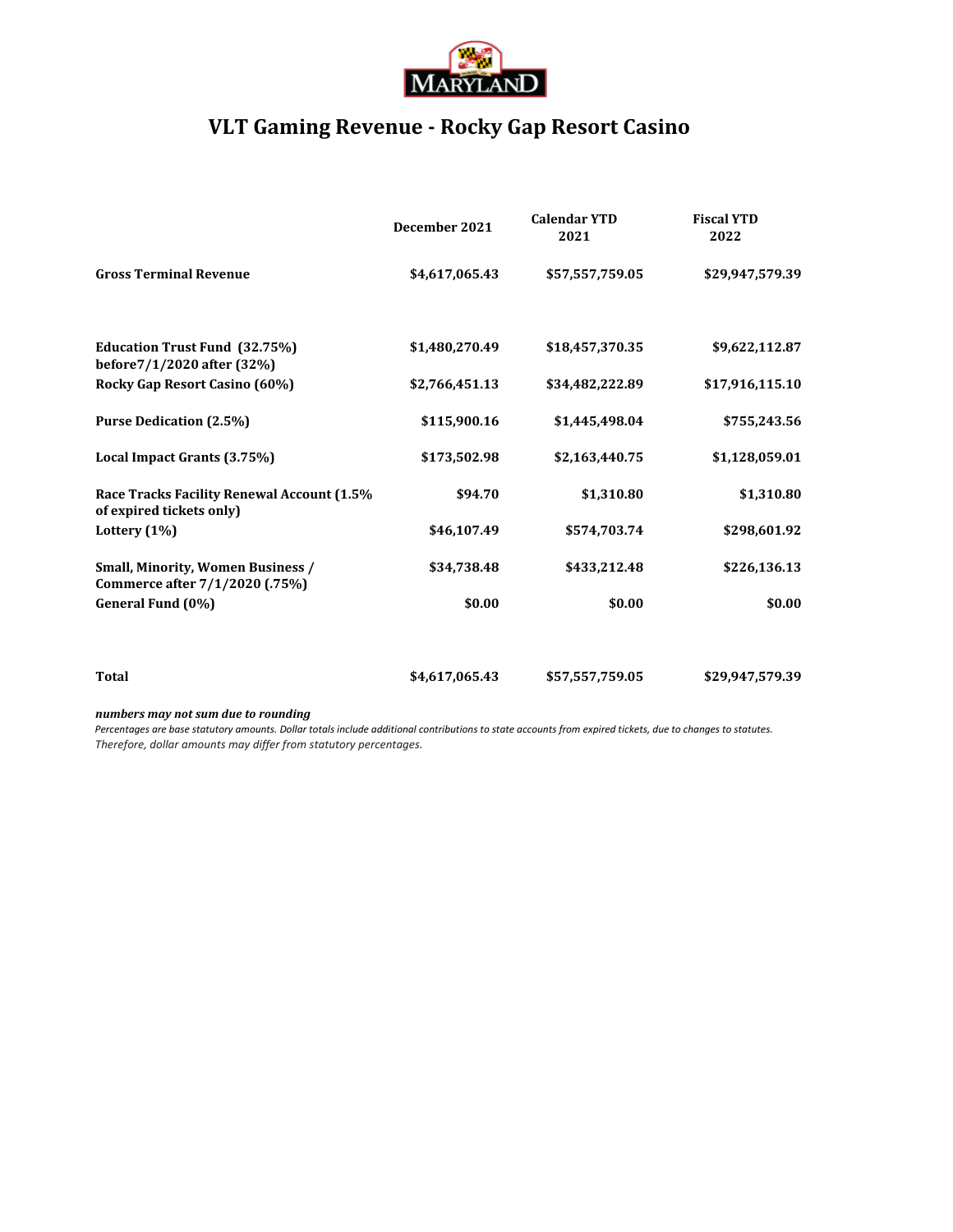

## **Table Games Revenue - MGM National Harbor**

|                                   | December 2021   | <b>Calendar YTD</b><br>2021 | <b>Fiscal YTD</b><br>2022 |
|-----------------------------------|-----------------|-----------------------------|---------------------------|
| <b>Gross Terminal Revenue</b>     | \$33,831,789.03 | \$320,768,373.52            | \$165,664,010.31          |
| <b>Non-Banked Games</b>           | \$1,661,090.00  | \$18,673,820.00             | \$9,817,018.00            |
| <b>Banked Games</b>               | \$32,170,699.03 | \$302,094,553.52            | \$155,846,992.31          |
| <b>Total</b>                      | \$33,831,789.03 | \$320,768,373.52            | \$165,664,010.31          |
|                                   |                 |                             |                           |
| <b>Education Trust Fund (15%)</b> | \$5,074,768.35  | \$48,115,256.03             | \$24,849,601.54           |
| Local Jurisdictions (5%)          | \$1,691,589.46  | \$16,038,418.67             | \$8,283,200.52            |
| <b>MGM National Harbor (80%)</b>  | \$27,065,431.22 | \$256,614,698.82            | \$132,531,208.25          |
|                                   |                 |                             |                           |
| Total                             | \$33,831,789.03 | \$320,768,373.52            | \$165,664,010.31          |
|                                   |                 |                             |                           |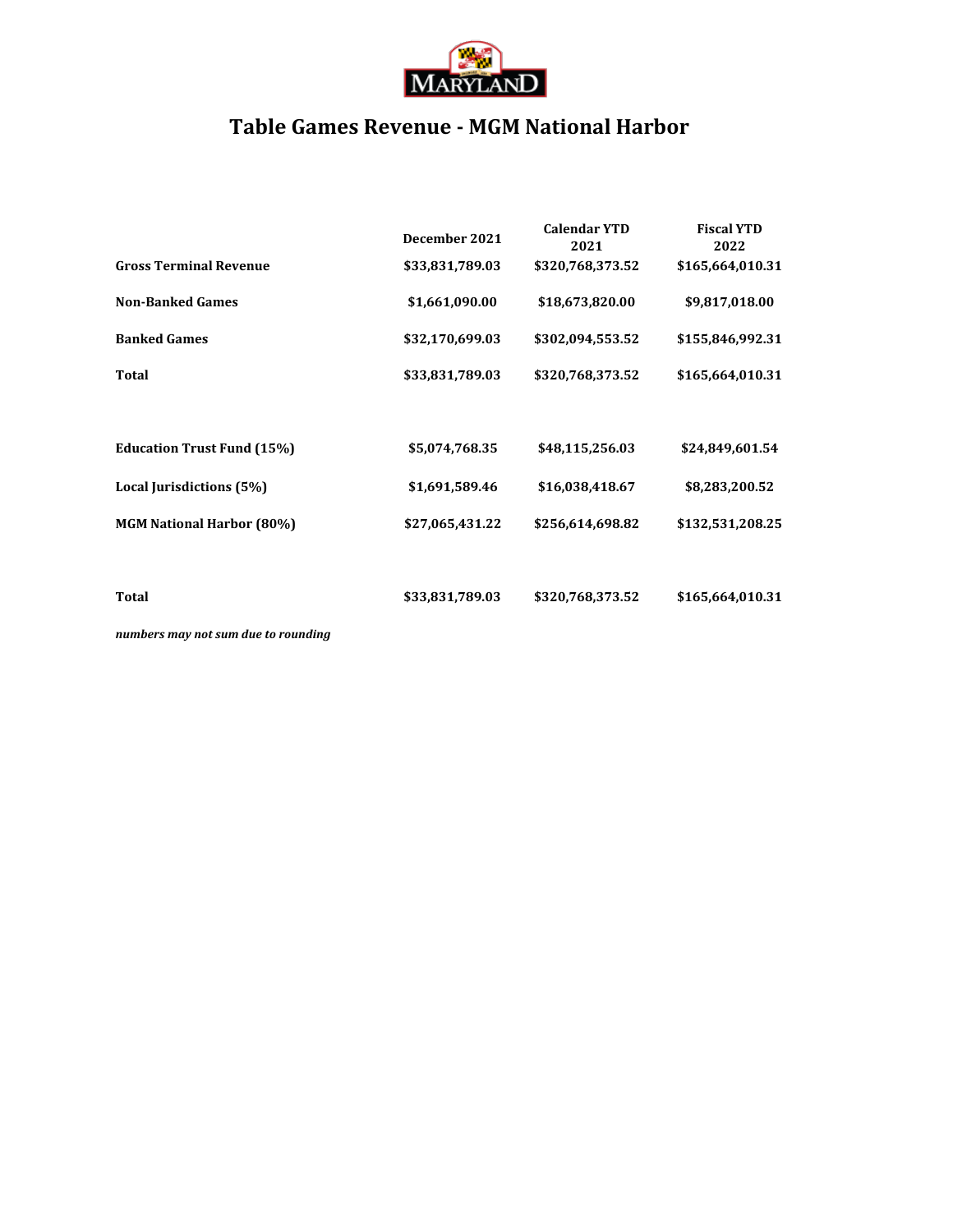

## **Table Games Revenue - Live! Casino & Hotel**

|                                           | December 2021   | <b>Calendar YTD</b><br>2021 | <b>Fiscal YTD</b><br>2022 |
|-------------------------------------------|-----------------|-----------------------------|---------------------------|
| <b>Gross Terminal Revenue</b>             | \$20,515,625.34 | \$205,341,352.85            | \$108,971,339.39          |
| <b>Non-Banked Games</b>                   | \$1,377,516.00  | \$15,737,228.00             | \$8,157,447.00            |
| <b>Banked Games</b>                       | \$19,138,109.34 | \$189,604,124.85            | \$100,813,892.39          |
| <b>Total</b>                              | \$20,515,625.34 | \$205,341,352.85            | \$108,971,339.39          |
| <b>Education Trust Fund (20%) after</b>   | \$3,077,343.80  | \$30,801,202.92             | \$16,345,700.90           |
| 12/8/16 (15%)<br>Local Jurisdictions (5%) | \$1,025,781.27  | \$10,267,067.66             | \$5,448,566.98            |
| Live! Casino & Hotel (80%)                | \$16,412,500.27 | \$164,273,082.27            | \$87,177,071.51           |
|                                           |                 |                             |                           |
| <b>Total</b>                              | \$20,515,625.34 | \$205,341,352.85            | \$108,971,339.39          |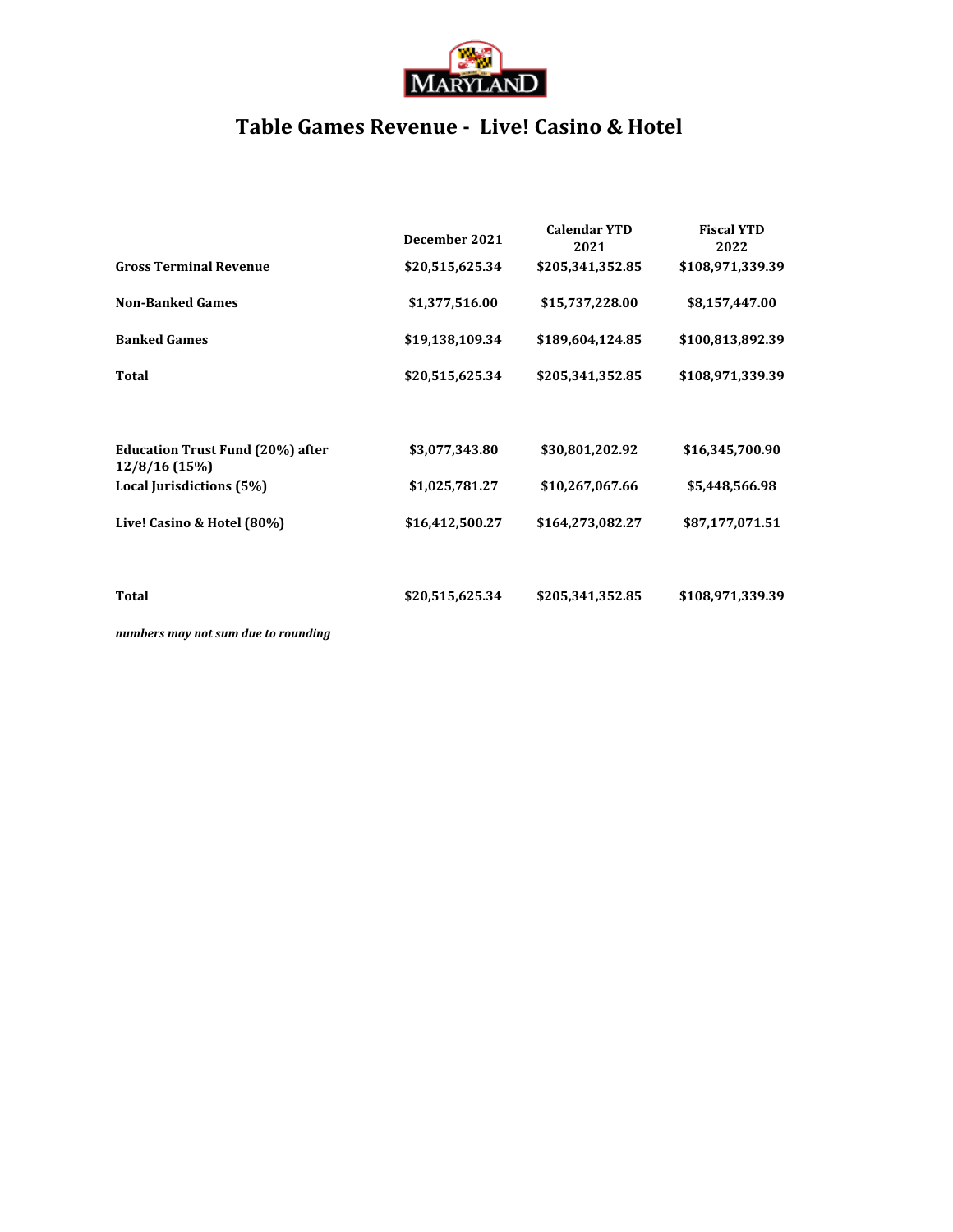

## **Table Games Revenue - Horseshoe Casino**

|                                                   | December 2021  | <b>Calendar YTD</b><br>2021 | <b>Fiscal YTD</b><br>2022 |
|---------------------------------------------------|----------------|-----------------------------|---------------------------|
| <b>Gross Terminal Revenue</b>                     | \$6,212,572.55 | \$67,188,407.48             | \$35,410,867.37           |
| <b>Non-Banked Games</b>                           | \$369,218.00   | \$4,352,095.00              | \$2,232,304.00            |
| <b>Banked Games</b>                               | \$5,843,354.55 | \$62,836,312.48             | \$33,178,563.37           |
| Total                                             | \$6,212,572.55 | \$67,188,407.48             | \$35,410,867.37           |
|                                                   |                |                             |                           |
| Education Trust Fund (20%) after 12/8/16<br>(15%) | \$931,885.88   | \$10,078,261.11             | \$5,311,630.10            |
| Local Jurisdictions (5%)                          | \$310,628.63   | \$3,359,420.38              | \$1,770,543.37            |
| Horseshoe Casino (80%)                            | \$4,970,058.04 | \$53,750,725.99             | \$28,328,693.90           |
|                                                   |                |                             |                           |
| Total                                             | \$6,212,572.55 | \$67,188,407.48             | \$35,410,867.37           |
|                                                   |                |                             |                           |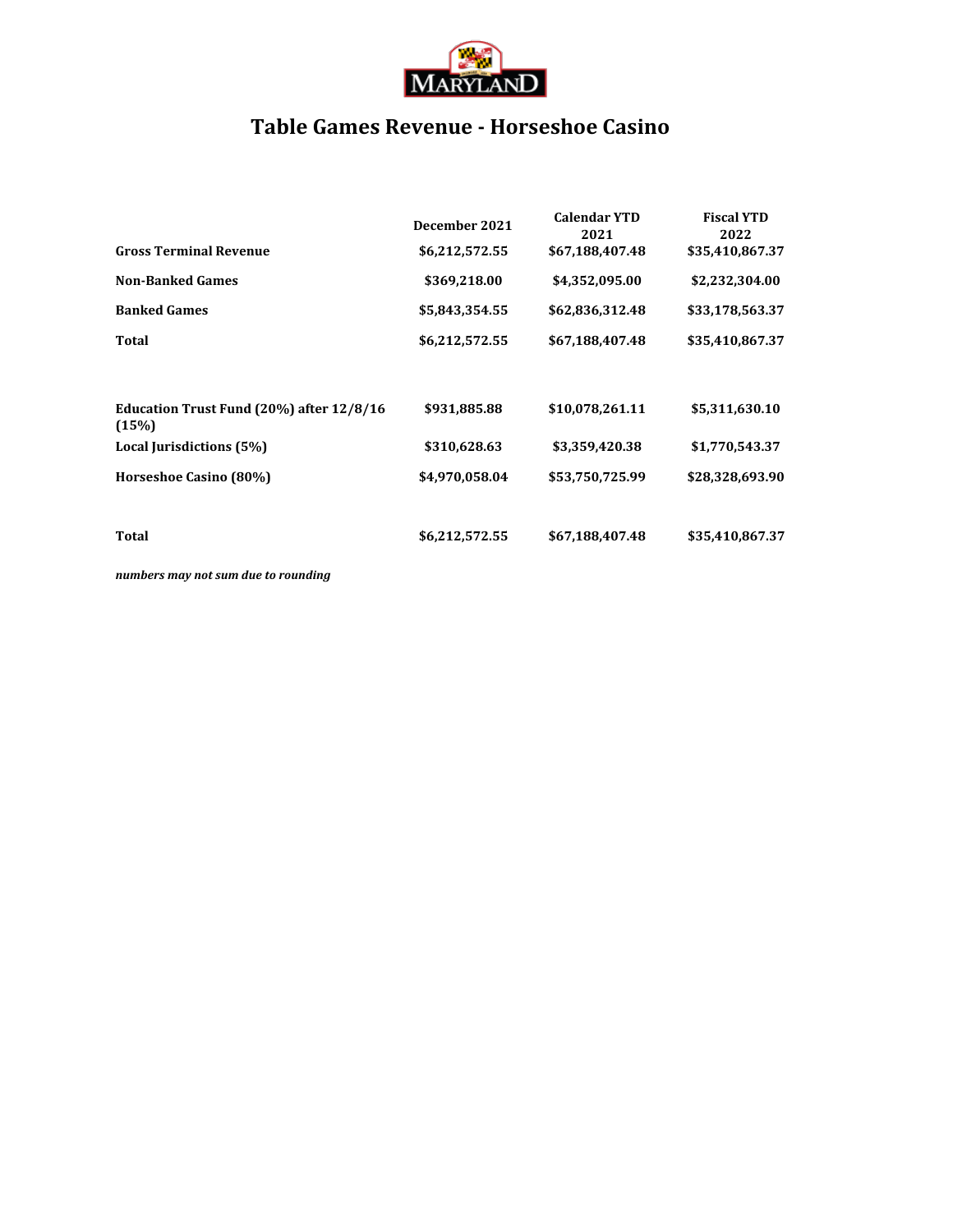

# **Table Game Revenue - Hollywood Casino Perryville**

|                                                   | December 2021 | <b>Calendar YTD</b><br>2021 | <b>Fiscal YTD</b><br>2022 |
|---------------------------------------------------|---------------|-----------------------------|---------------------------|
| <b>Gross Terminal Revenue</b>                     | \$883,652.00  | \$11,669,912.50             | \$6,018,640.00            |
| <b>Non-Banked Games</b>                           | \$114,706.00  | \$1,448,175.00              | \$771,244.00              |
| <b>Banked Games</b>                               | \$768,946.00  | \$10,221,737.50             | \$5,247,396.00            |
| <b>Total</b>                                      | \$883,652.00  | \$11,669,912.50             | \$6,018,640.00            |
|                                                   |               |                             |                           |
| Education Trust Fund (20%) after 12/8/16<br>(15%) | \$132,547.80  | \$1,750,486.91              | \$902,796.01              |
| Local Jurisdictions (5%)                          | \$44,182.60   | \$583,495.59                | \$300,931.99              |
| Hollywood Casino (80%)                            | \$706,921.60  | \$9,335,930.00              | \$4,814,912.00            |
|                                                   |               |                             |                           |
| Total                                             | \$883,652.00  | \$11,669,912.50             | \$6,018,640.00            |
|                                                   |               |                             |                           |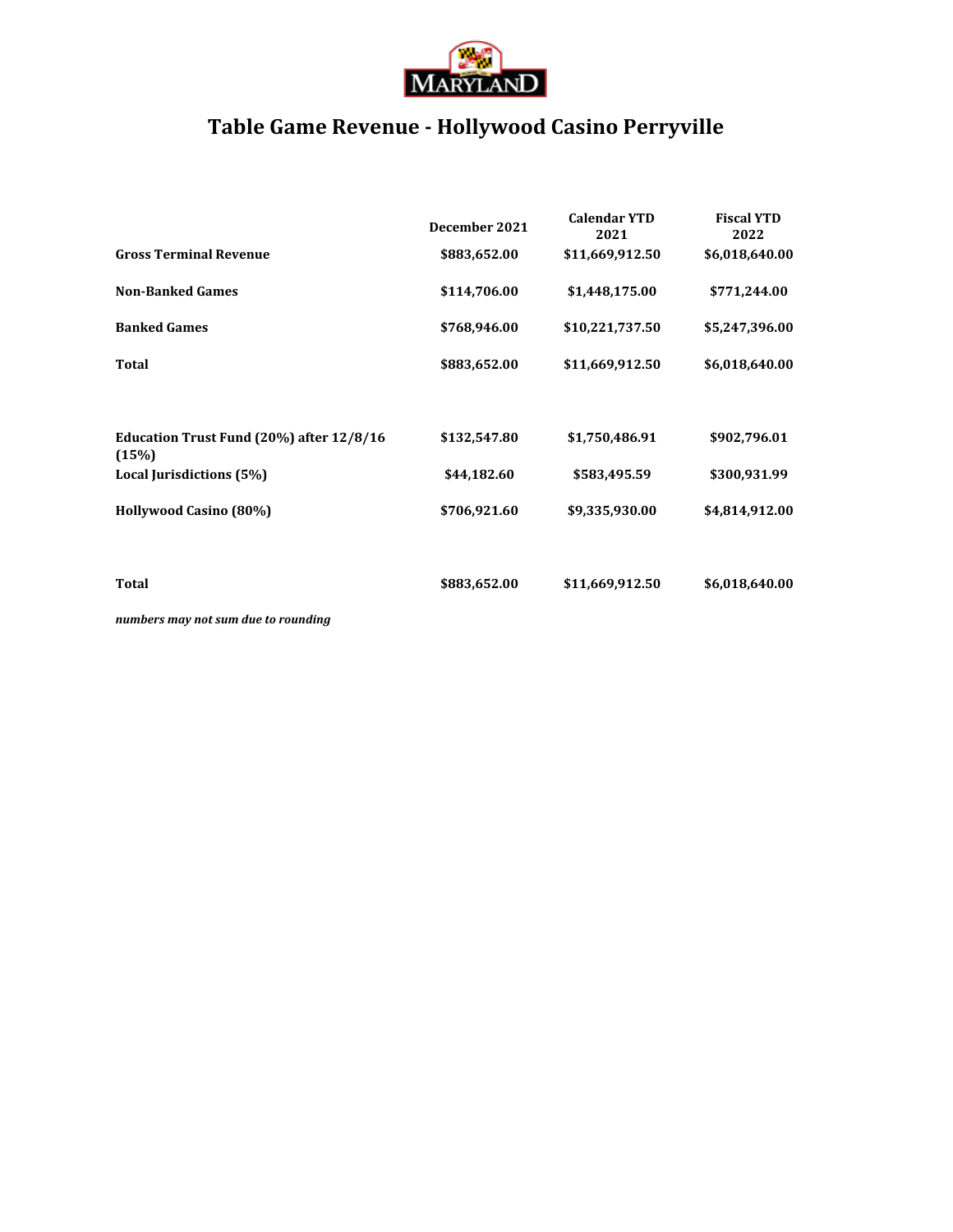

### **Table Game Revenue - Ocean Downs Casino**

|                                                   | December 2021 | <b>Calendar YTD</b><br>2021 | <b>Fiscal YTD</b><br>2022 |
|---------------------------------------------------|---------------|-----------------------------|---------------------------|
| <b>Gross Terminal Revenue</b>                     | \$869,810.50  | \$10,944,269.50             | \$6,020,148.50            |
|                                                   | \$0.00        | \$0.00                      | \$0.00                    |
| <b>Non-Banked Games</b>                           |               |                             |                           |
|                                                   | \$869,810.50  | \$10,944,269.50             | \$6,020,148.50            |
| <b>Banked Games</b>                               |               |                             |                           |
| Total                                             | \$869,810.50  | \$10,944,269.50             | \$6,020,148.50            |
| Education Trust Fund (20%) after 12/8/16<br>(15%) | \$130,471.58  | \$1,641,640.44              | \$903,022.28              |
| Local Jurisdictions (5%)                          | \$43,490.52   | \$547,213.46                | \$301,007.42              |
| Ocean Downs Casino (80%)                          | \$695,848.40  | \$8,755,415.60              | \$4,816,118.80            |
| Total                                             | \$869,810.50  | \$10,944,269.50             | \$6,020,148.50            |